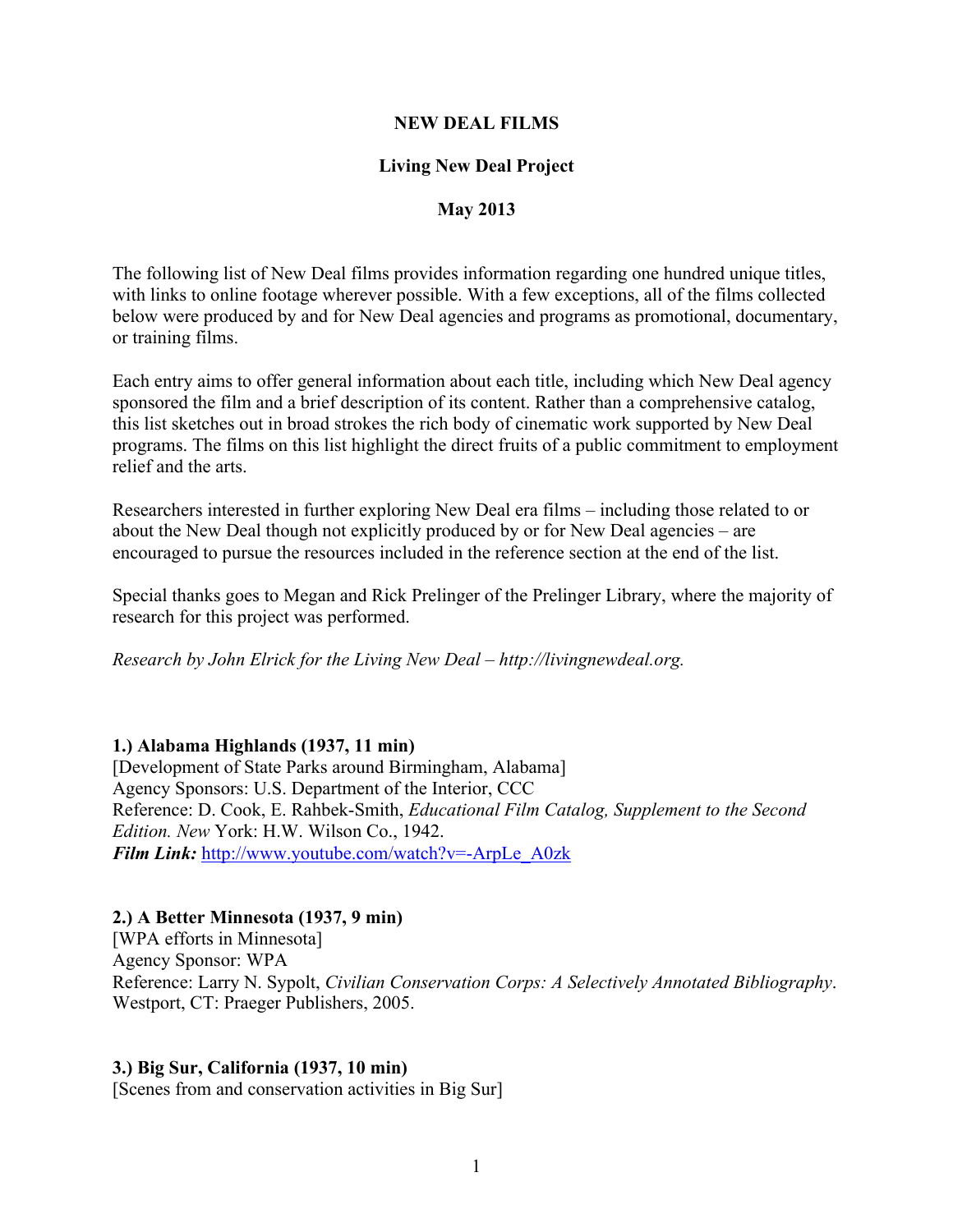Agency Sponsor: U.S. Department of the Interior, CCC Reference: Larry N. Sypolt, *Civilian Conservation Corps: A Selectively Annotated Bibliography*. Westport, CT: Praeger Publishers, 2005.

## **4.) Bridge Building with the CCC (1939, 2 reels)**

[The construction of bridges by the CCC in the National Forests of California] Agency Sponsors: U.S. Department of the Interior, CCC Reference: U.S. Film Service, *Directory of U.S. Government Films.* Washington D.C., 1939.

## **5.) CCC Accomplishments in Pennsylvania (1935, 15 min)**

[CCC work in the State and County parks of Pennsylvania] Agency Sponsors: U.S. Department of the Interior, CCC Reference: U.S. Film Service, *Directory of U.S. Government Films.* Washington D.C., 1939.

# **6.) CCC at La Purisima (1936, 11 min)**

[CCC reconstruction of Mission La Purisima in California] Agency Sponsor: WPA Reference: Larry N. Sypolt, *Civilian Conservation Corps: A Selectively Annotated Bibliography*. Westport, CT: Praeger Publishers, 2005.

# **7.) CCC at Mono (1936, 20 min)**

[CCC construction in Mono County, California] Agency Sponsor: WPA Reference: Larry N. Sypolt, *Civilian Conservation Corps: A Selectively Annotated Bibliography*. Westport, CT: Praeger Publishers, 2005.

# **8.) Civilian Conservation Corps at Work – Arizona (1934)**

[Various phases of CCC work in the state] Agency Sponsor: U.S. Department of Agriculture, CCC Reference: U.S. Film Service, *Directory of U.S. Government Films.* Washington D.C., 1939.

## **9.) Civilian Conservation Corps at Work – Colorado, Wyoming, and South Dakota (1934)** [Various phases of CCC work in these states]

Agency Sponsor: U.S. Department of Agriculture, CCC Reference: U.S. Film Service, *Directory of U.S. Government Films.* Washington D.C., 1939.

# **10.) Civilian Conservation Corps at Work – The Lake States (1937)**

[Construction and conservation efforts of the CCC in National Forests] Agency Sponsor: U.S. Department of Agriculture, CCC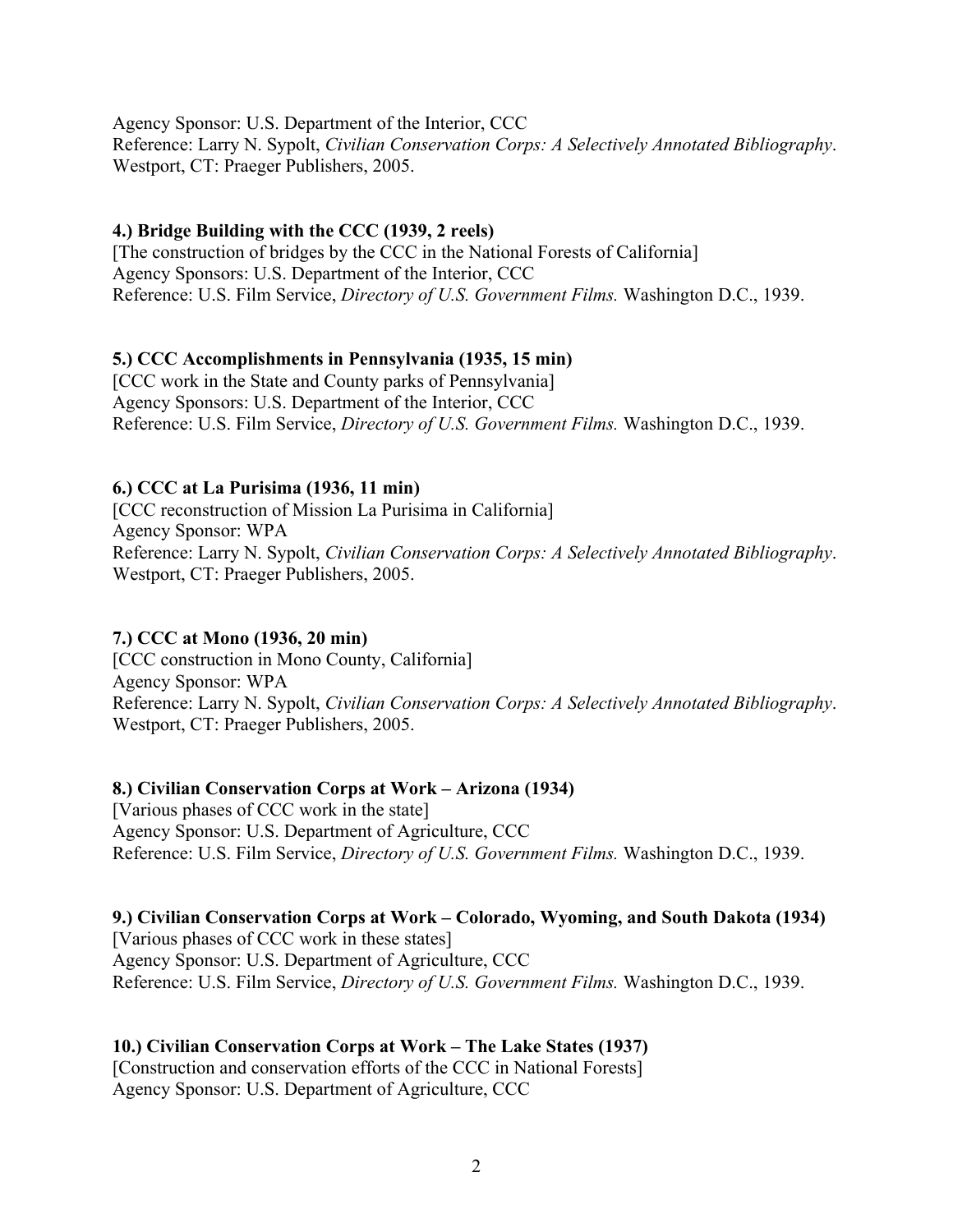Reference: U.S. Film Service, *Directory of U.S. Government Films.* Washington D.C., 1939.

### **11.) Civilian Conservation Corps at Work – Montana and Idaho (1934)**

[Various phases of CCC work in these states] Agency Sponsor: U.S. Department of Agriculture, CCC Reference: U.S. Film Service, *Directory of U.S. Government Films.* Washington D.C., 1939.

## **12.) Civilian Conservation Corps at Work – Mosquito Control (1934)**

[Abatement efforts in salt marshes of Delaware] Agency Sponsor: U.S. Department of Agriculture, CCC Reference: U.S. Film Service, *Directory of U.S. Government Films.* Washington D.C., 1939.

### **13.) Civilian Conservation Corps at Work – Oregon and Washington (1934)**

[Various phases of CCC work in these states] Agency Sponsor: U.S. Department of Agriculture, CCC Reference: U.S. Film Service, *Directory of U.S. Government Films.* Washington D.C.,

### **14.) Civilian Conservation Corps at Work – Utah and South Idaho (1934)**

[Various phases of CCC work in these states] Agency Sponsor: U.S. Department of Agriculture, CCC Reference: U.S. Film Service, *Directory of U.S. Government Films.* Washington D.C., 1939.

#### **15.) Civilian Conservation Corps Fights Erosion (1934, 11 min)**

[CCC erosion control activities] Agency Sponsors: U.S. Department of Agriculture, CCC Reference: D. Cook, E. Rahbek-Smith, *Educational Film Catalog, Supplement to the Second Edition. New* York: H.W. Wilson Co., 1942. *Film Link:* http://www.texasarchive.org/library/index.php/Civilian\_Conservation\_Corps\_Fights\_Erosion

## **16.) Civilian Conservation Corps in a Crisis (2 reels)**

[CCC enrollees helping with flood relief efforts] Agency Sponsors: U.S. Department of the Interior, CCC Reference: U.S. Film Service, *Directory of U.S. Government Films.* Washington D.C., 1939.

#### **17.) The City (1939)**

[Documentary on life in the modern city] Production: American Institute of Planners Director: Ralph Steiner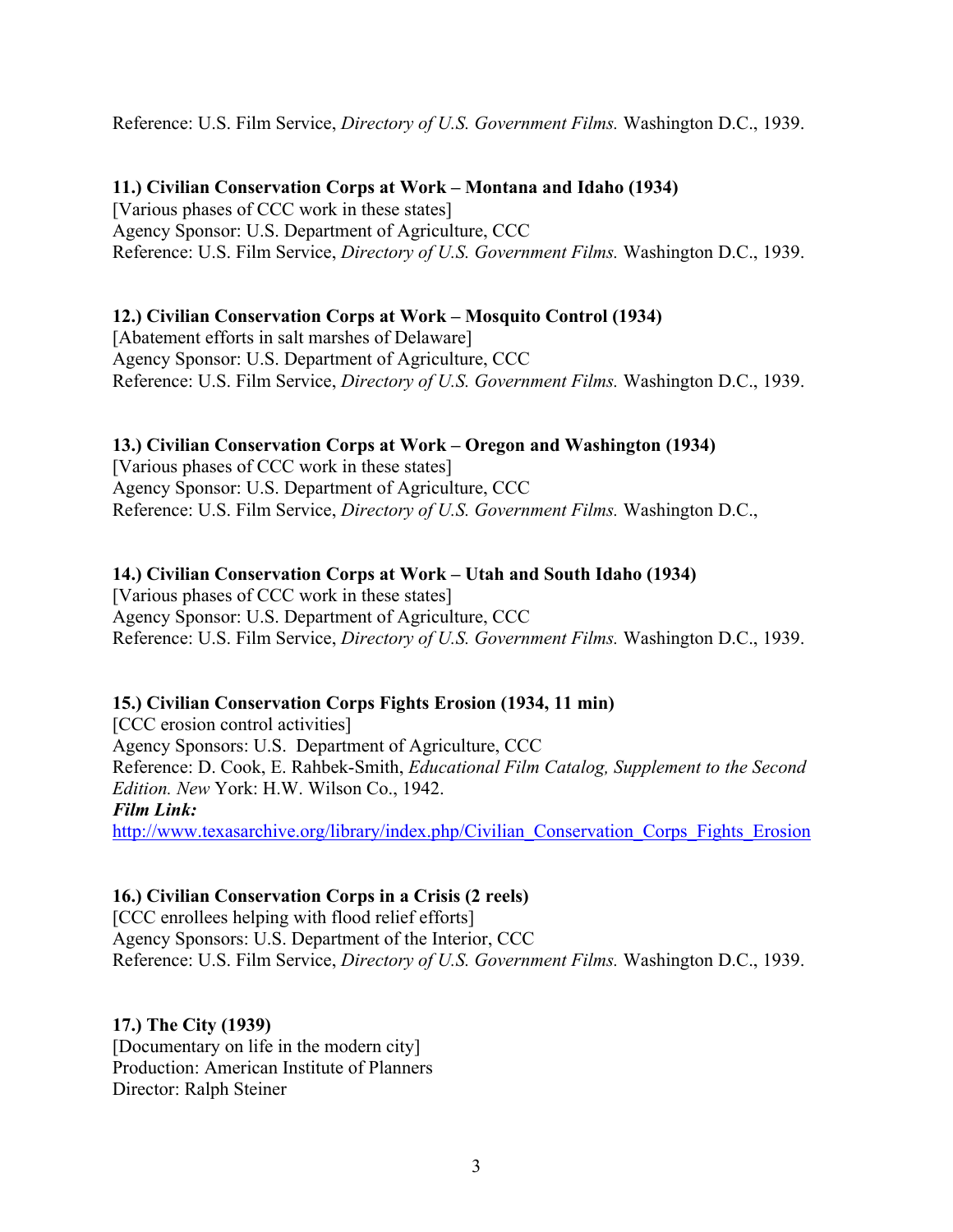Reference: IMDB; U.S. Film Service, *Directory of U.S. Government Films.* Washington D.C., 1939. *Film Link:* http://archive.org/details/CityTheP1939

# **18.) The Civilian Conservation Corps (1935)**

[The life of CCC enrollees from enrollment to discharge] Agency Sponsors: War Department, CCC Reference: U.S. Film Service, *Directory of U.S. Government Films*. Washington D.C., 1939.

## **19.) The Columbia (1949, 21 min)**

[Bonneville Power Administration film about the river with songs by Woody Guthrie] Agency Sponsor: U.S. Department of the Interior Writer/Producer: Stephen Kahn *Film Link***:** http://archive.org/details/gov.fdr.353.3.4

### **20.) Cradle of the Father of Waters (1935/1938, 11min)**

[CCC work in north central Minnesota] Agency Sponsors: U.S. Department of the Interior, CCC Reference: D. Cook, E. Rahbek-Smith, *Educational Film Catalog, Supplement to the Second Edition. New* York: H.W. Wilson Co., 1942. *Film Link*: http://www.youtube.com/watch?v=cJDQlblui3A

#### **21.) Dawn Strikes the Capitol Dome (1936, 10 min)**

[Documentary portrait of the Capitol City] Agency Sponsor: WPA References: IMDB; National Archives. *Film Link:* http://archive.org/details/gov.fdr.352.1.3

## **22.) A Day in Virginia Camps (1934, 12 min)**

[CCC life and work in Virginia State Parks] Agency Sponsors: U.S. Department of the Interior, CCC Reference: U.S. Film Service, *Directory of U.S. Government Films.* Washington D.C., 1939.

#### **23.) Down Mobile Way (1935, 10 min)**

Agency Sponsors: U.S. Department of the Interior Reference: D. Cook, E. Rahbek-Smith, *Educational Film Catalog, Supplement to the Second Edition. New* York: H.W. Wilson Co., 1942. *Film Link*: http://www.youtube.com/watch?feature=endscreen&NR=1&v=N23Vpy6VTmw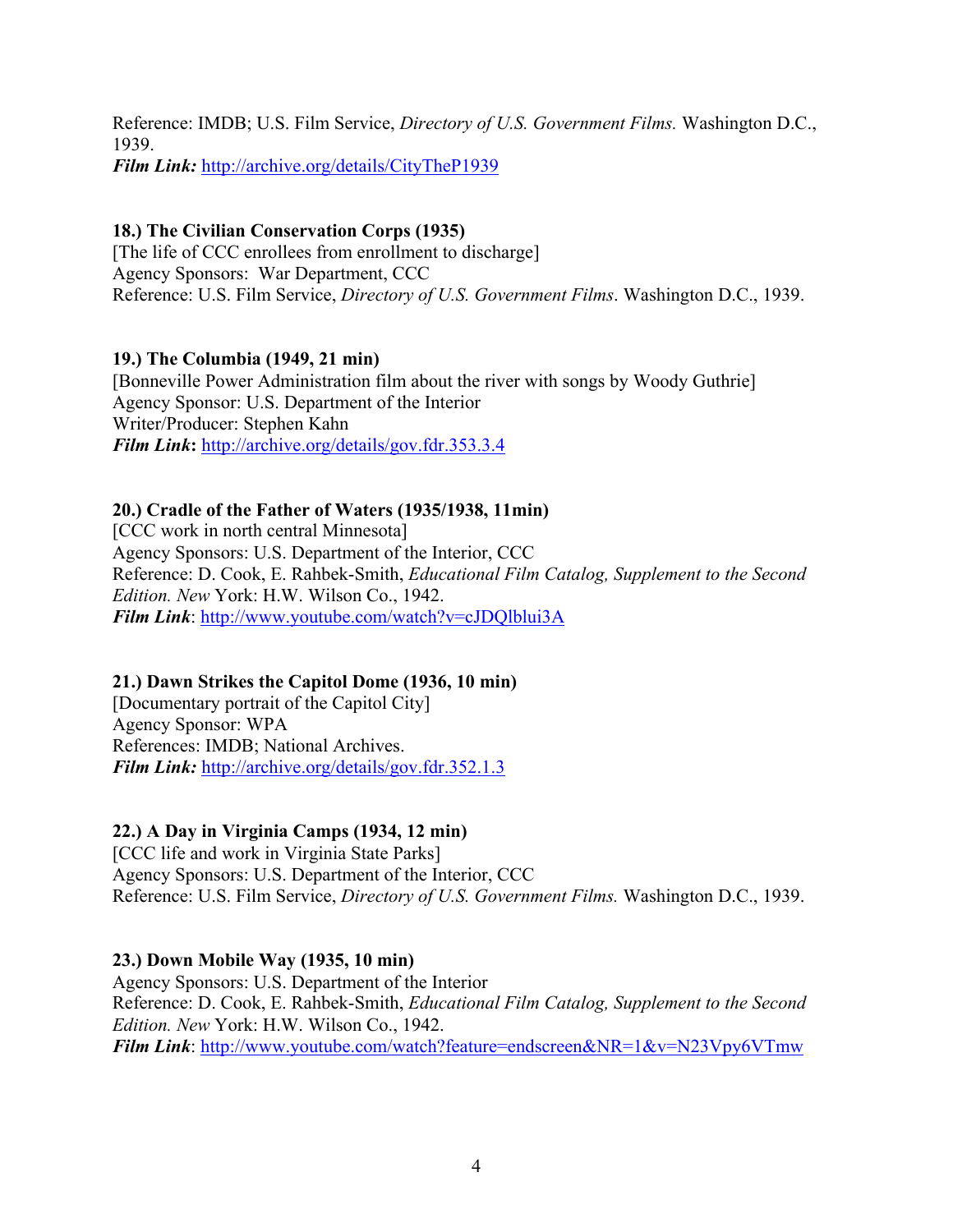#### **24.) Electricity on the Farm (1935, 2 reels, silent)**

[Electricity's uses in rural areas] Agency Sponsor: TVA Reference: U.S. Film Service, *Directory of U.S. Government Films*. Washington D.C., 1939.

#### **25.) Emergency Conservation Work at Mesa Verde (1934, 6 min)**

[Conservation activities at Mesa Verde in southern Colorado] Agency Sponsors: U.S. Department of Interior, CCC Larry N. Sypolt, *Civilian Conservation Corps: A Selectively Annotated Bibliography*. Westport, CT: Praeger Publishers, 2005.

#### **26.) Emergency Conservation Work in Great Smoky Mountains National Park (1936)**

[Work of the CCC and scenes of life in the National Park] Agency Sponsors: U.S. Department of Interior, CCC Reference: D. Cook, E. Rahbek-Smith, *Educational Film Catalog, Supplement to the Second Edition. New* York: H.W. Wilson Co., 1942. *Film Link*: http://www.youtube.com/watch?v=kx3OoN0dIfY

#### **27.) Evangeline, Haven of Peace (1936-37, 1 reel, silent)**

[CCC work in St. Martinville, Louisiana] Agency Sponsors: U.S. Department of the Interior, CCC Reference: U.S. Film Service, *Directory of U.S. Government Films*. Washington D.C., 1939.

#### **28.) The Fight for Life (1940, 69 min)**

[Feature film about an urban maternity clinic] Agency Sponsor: U.S. Film Service Director: Pare Lorentz Writers: Paul De Kruif, Pare Lorentz (screenplay) Reference: IMDB; Richard Dyer MacCann, *The People's Films: A Political History of U.S. Government Motion Pictures*. Hastings House, 1973. *Film Link:* http://archive.org/details/gov.archives.arc.1234

#### **29.) Flood Special! (1936, 7 min)**

[Flood prevention and relief efforts] Agency Sponsor: WPA Reference: Larry N. Sypolt, *Civilian Conservation Corps: A Selectively Annotated Bibliography*. Westport, CT: Praeger Publishers, 2005.

#### **30.) For a Changing Empire (1 reel)**

[CCC work in the State and County Parks of Georgia]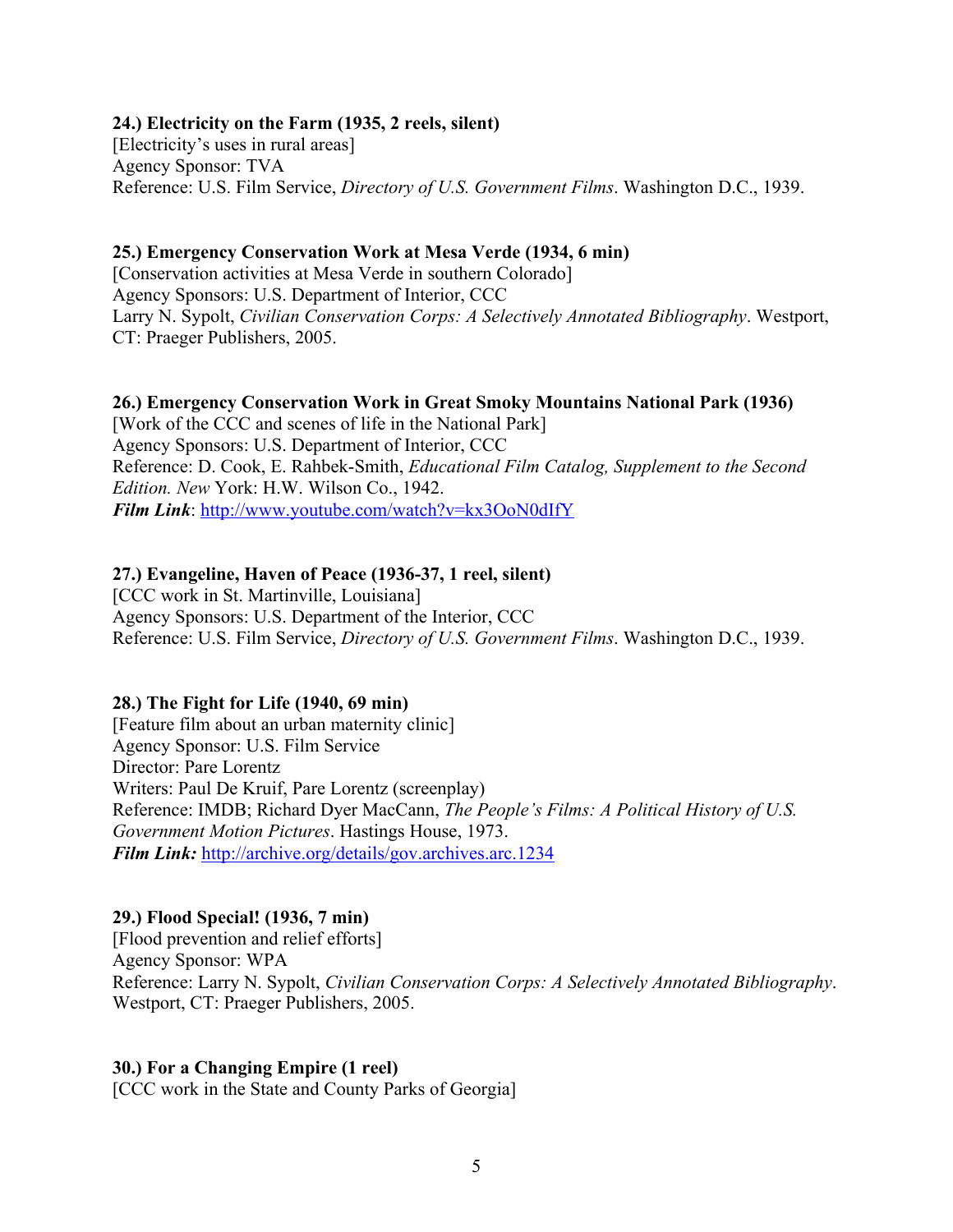Agency Sponsors: U.S. Department of the Interior, CCC Reference: U.S. Film Service, *Directory of U.S. Government Films.* Washington D.C., 1939.

### **31.) Forest and Men (1933, 1 reel)**

[Informational picture showing the work of the CCC throughout the country] Agency Sponsor: U.S. Department of Agriculture, CCC Reference: U.S. Film Service, *Directory of U.S. Government Films.* Washington D.C., 1939.

### **32.) A Forest Playground (1936, 8 min)**

[CCC work in Patapsco State Park, Maryland] Agency Sponsors: U.S. Department of the Interior, CCC Reference: U.S. Film Service, *Directory of U.S. Government Films.* Washington D.C., 1939.

### **33.) Hands (1934, 4 min)**

[Short feature portraying the circulation of money and goods though various hands] Agency Sponsor: WPA Director: Ralph Steiner Reference: IMDB; Jan-Christopher Horak, *Lovers of Cinema: The First American Film Avant-Garde, 1919-1945*. University of Wisconsin Press, 1995.

## **34.) Heart of the Confederacy (1937, 10 min)**

[CCC efforts in Alabama] Agency Sponsors: U.S. Department of the Interior, CCC Reference: Larry N. Sypolt, *Civilian Conservation Corps: A Selectively Annotated Bibliography*. Westport, CT: Praeger Publishers, 2005. *Film Link:* http://www.youtube.com/watch?v=hQqrcneTQV4

#### **35.) A Heritage We Guard (1940, 28 min)**

[Soil conservation efforts] Agency Sponsors: U.S. Department of Agriculture, Soil Conservation Service Reference: D. Cook, E. Rahbek-Smith, *Educational Film Catalog, Supplement to the Second Edition. New* York: H.W. Wilson Co., 1942. *Film Link*: http://archive.org/details/6133 Heritage We Guard A 00 27 54 00

## **36.) Hold That Silt (1936, 17 min)**

[Soil conservation and erosion control] Agency Sponsor: U.S. Department of Agriculture, CCC Reference: Larry N. Sypolt, *Civilian Conservation Corps: A Selectively Annotated Bibliography*. Westport, CT: Praeger Publishers, 2005.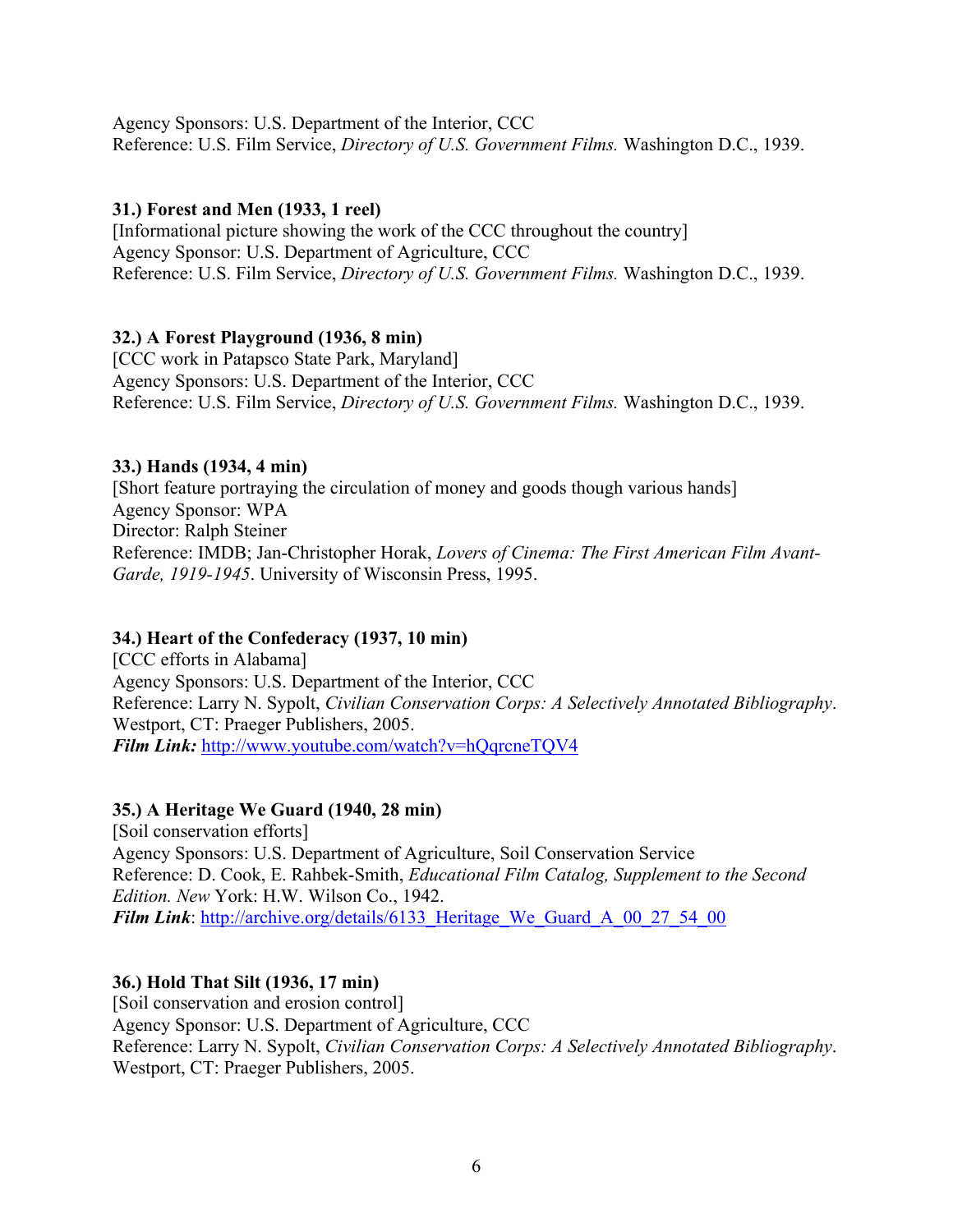### **37.) Job Creation Contest (1939, 2 reels)**

[Illinois NYA holds a youth contest for best job creation ideas] Agency Sponsor: National Youth Administration Reference: U.S. Film Service, *Directory of U.S. Government Films.* Washington D.C., 1939.

#### **38.) Jobs Not Handouts (1940, 20 min)**

[Description of relief programs] Agency Sponsors: National Youth Administration Reference: D. Cook, E. Rahbek-Smith, *Educational Film Catalog, Supplement to the Second Edition. New* York: H.W. Wilson Co., 1942.

#### **39.) The Land (1942, 45 min)**

Agency Sponsor: U.S. Department of Agriculture, AAA Director: Robert Flaherty Reference: U.S. Film Service, *Directory of U.S. Government Films*. Washington, D.C., 1939.

### **40.) The Land – to Have and to Hold (1940, 15 min)**

[Land use and conservation] Agency Sponsors: U.S. Department of Agriculture Reference: D. Cook, E. Rahbek-Smith, *Educational Film Catalog, Supplement to the Second Edition. New* York: H.W. Wilson Co., 1942.

#### **41.) Land of Ten Thousand Lakes (1936, 8 min)**

[CCC work in southern Minnesota] Agency Sponsors: U.S. Department of the Interior, CCC Reference: D. Cook, E. Rahbek-Smith, *Educational Film Catalog, Supplement to the Second Edition. New* York: H.W. Wilson Co., 1942. *Film Link:* http://www.youtube.com/watch?v=YfPsTIp4w4w

## **42.) Land of the Giants (1935, 24 min)**

[CCC work in northern California State Parks] Agency Sponsors: U.S. Department of the Interior, CCC Reference: U.S. Film Service, *Directory of U.S. Government Films.* Washington D.C., 1939. *Film Link*: http://www.youtube.com/watch?v=MkIkCjwlRL0

## **43.) Man Against the River (1937, 2 reels)**

[Flood relief efforts in the Ohio River Valley] Agency Sponsor: WPA Reference: U.S. Film Service, *Directory of U.S. Government Films.* Washington, D.C., 1939.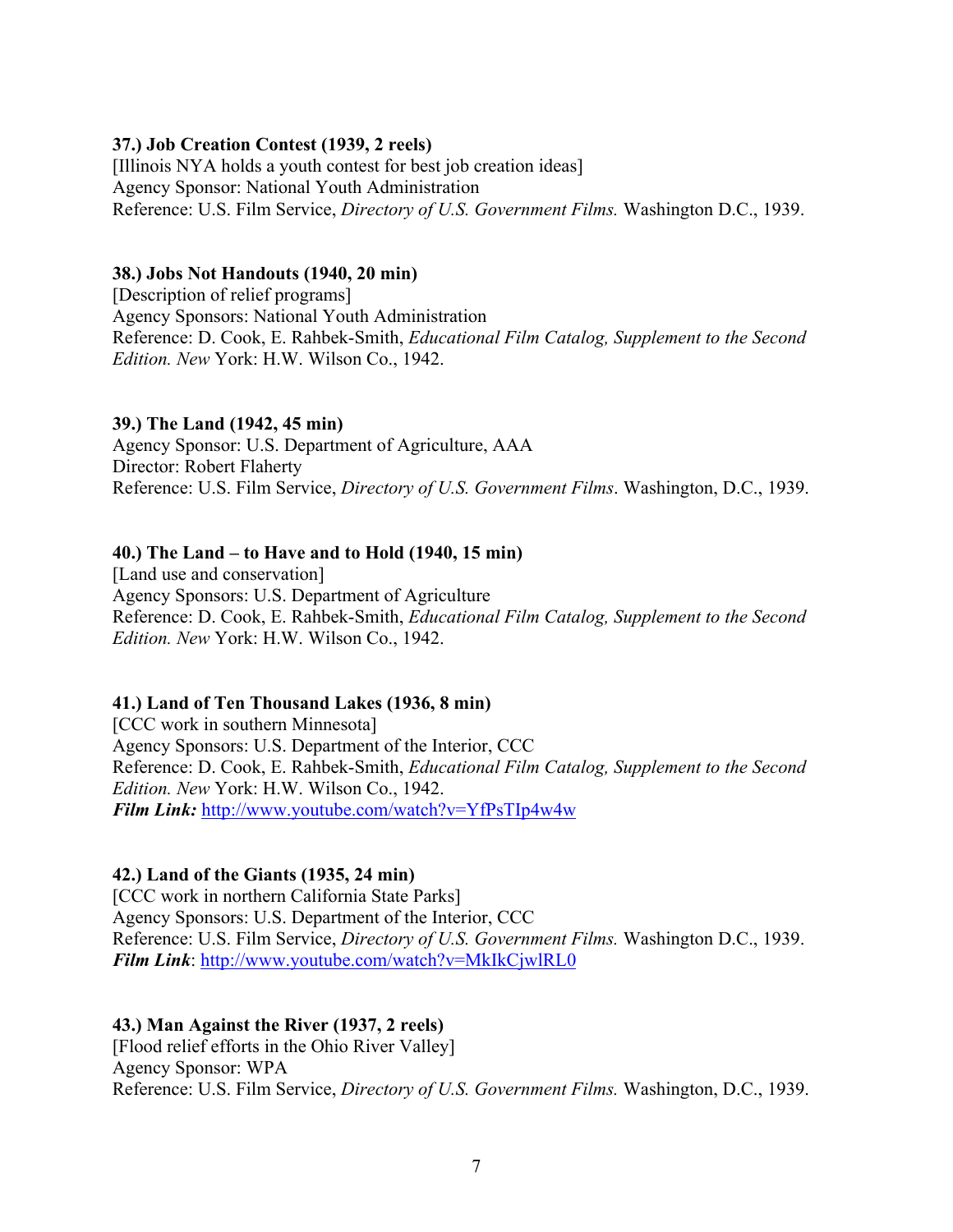### *Film Link:* http://archive.org/details/ManAgain1937

#### **44.) Men and Dust (1940)**

[Documentary about silicosis in Missouri, Kansas, and Oklahoma] Agency Sponsors: Tri-State Survey Committee Producer: Sheldon Dick Reference: U.S. Film Service, *Directory of U.S. Government Films*. Washington D.C., 1939. *Film Link*: http://www.youtube.com/watch?v=uPEtKTBoAog

## **45.) Morristown National Historical Park (1 reel)**

[Pictorial record of CCC restoration activities] Agency Sponsors: U.S. Department of the Interior, CCC Reference: U.S. Film Service, *Directory of U.S. Government Films.* Washington D.C., 1939.

### **46.) Mount Ranier National Park (1936, 7 min)**

[Scenes and conservation activities in the park] Agency Sponsors: U.S. Department of the Interior, CCC Reference: Larry N. Sypolt, *Civilian Conservation Corps: A Selectively Annotated Bibliography*. Westport, CT: Praeger Publishers, 2005.

## **47.) A Nation-Wide System of Parks (1939, 16 min)**

[CCC work in State Parks prepared for exhibit at the San Diego Exposition] Agency Sponsors: U.S. Department of the Interior, CCC Reference: U.S. Film Service, *Directory of U.S. Government Films.* Washington D.C., 1939. *Film Link:* http://www.youtube.com/watch?v=lI9YcPahmUg

## **48.) Norris Dam Construction (1935, 3 reels)**

[How the dam on Clinch River was built] Agency Sponsor: TVA Reference: U.S. Film Service, *Directory of U.S. Government Films.* Washington D.C., 1939.

#### **49.) NYA Builds a Ski-Jump (1939, 2 reels)**

[New Hampshire NYA construction] Agency Sponsor: National Youth Administration Reference: U.S. Film Service, *Directory of U.S. Government Films*. Washington D.C., 1939.

#### **50.) NYA Goes to College (1939, 2 reels)**

[Illustrates how NYA jobs at universities help students get college degrees] Agency Sponsor: National Youth Administration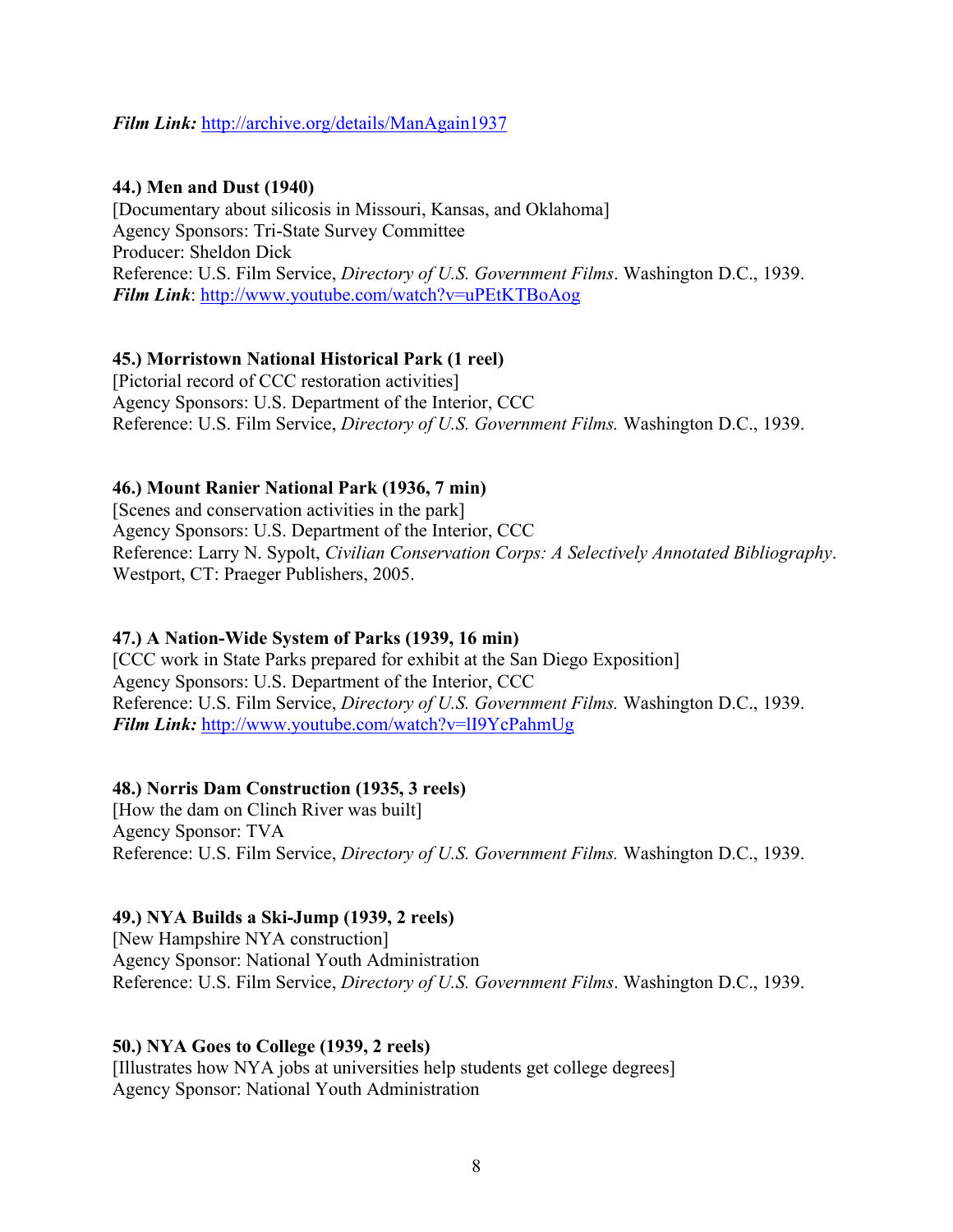Reference: U.S. Film Service, *Directory of U.S. Government Films.* Washington D.C., 1939.

### **51.) NYA Student Aid (1937, 1 reel)**

[Work activities performed by NYA students in schools and colleges] Agency Sponsor: National Youth Administration Reference: U.S. Film Service, *Directory of U.S. Government Films.* Washington D.C., 1939.

## **52.) Old Lands – New Use (1935, 11 min)**

[State Parks in South Carolina] Agency Sponsors: U.S. Department of the Interior Reference: D. Cook, E. Rahbek-Smith, *Educational Film Catalog, Supplement to the Second Edition. New* York: H.W. Wilson Co., 1942.

### **53.) Outdoors in the Garden State (1935, 20 min)**

[CCC work in New Jersey Parks] Agency Sponsors: U.S. Department of the Interior, CCC Reference: D. Cook, E. Rahbek-Smith, *Educational Film Catalog, Supplement to the Second Edition. New* York: H.W. Wilson Co., 1942.

#### **54.) Parks Under the Lone Star (1936, 10 min)**

[CCC in Texas State Parks] Agency Sponsors: U.S. Department of the Interior, CCC Reference: D. Cook, E. Rahbek-Smith, *Educational Film Catalog, Supplement to the Second Edition. New* York: H.W. Wilson Co., 1942.

## **55.) The People of the Cumberland (1937)**

[Short film about labor organizing in rural Tennessee] Directors: Sidney Meyers and Jay Leyda Production: Frontier Films Reference: U.S. Film Service, *Directory of U.S. Government Films*. Washington D.C., 1939.

#### **56.) Pilgrim Forests (1935, 1 reel)**

[CCC work in New England State Parks] Agency Sponsors: U.S. Department of the Interior, CCC Reference: U.S. Film Service, *Directory of U.S. Government Films.* Washington D.C., 1939.

#### **57.) Plenty without Waste (1938, .5 reel)**

[New Deal programs for planning on farms] Agency Sponsor: U.S. Department of Agriculture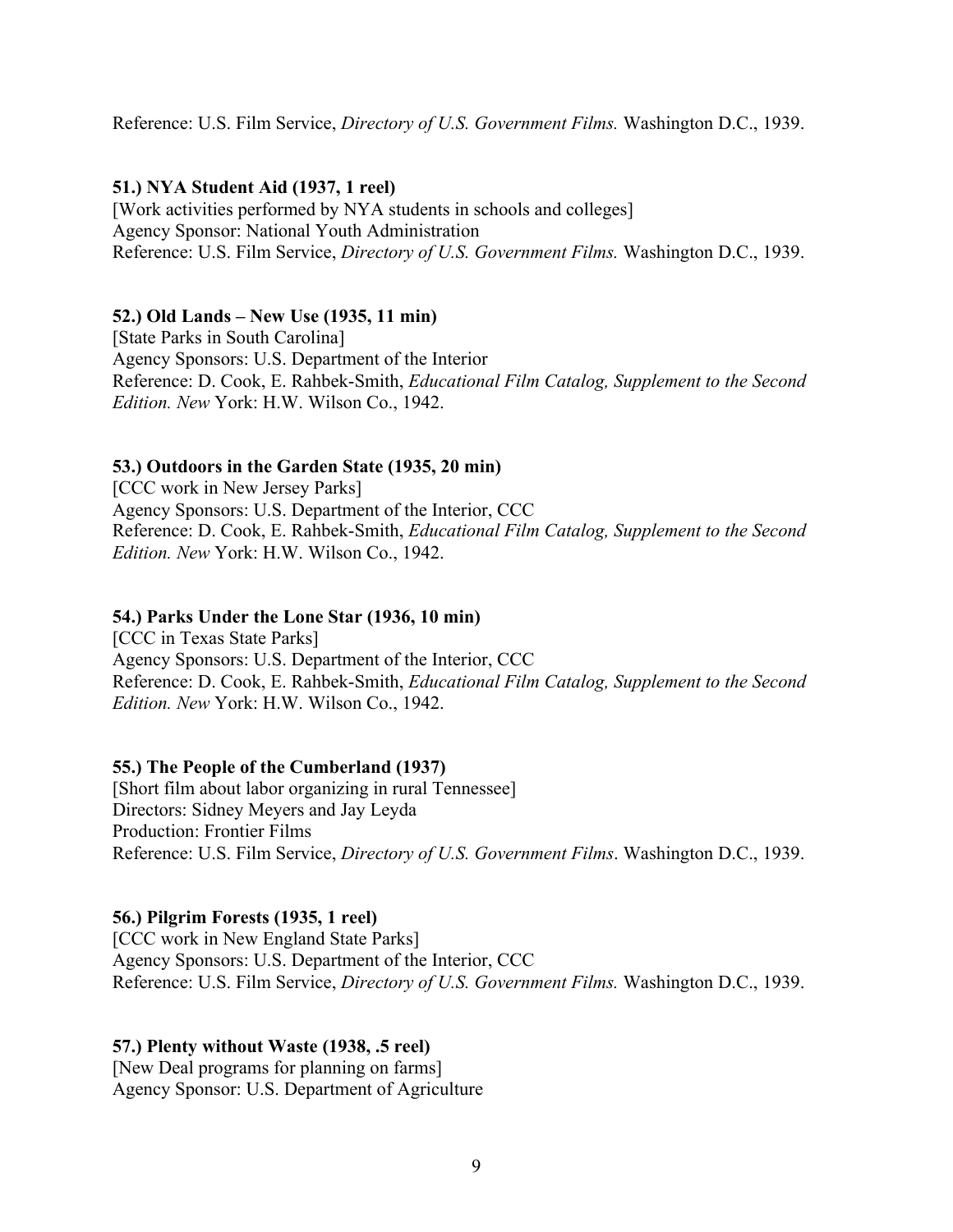### Reference: U.S. Film Service, Directory of U.S. Government Films. Washington D.C., 1939.

### **58.) The Plow that Broke the Plains (1936, 25 min)**

Agency Sponsors: Resettlement Administration, WPA Director: Pare Lorentz References: IMDB; Jan-Christopher Horak, *Lovers of Cinema: The First American Film Avant-Garde, 1919-1945.* University of Wisconsin Press, 1995. *Film Link*: http://archive.org/details/plow\_that\_broke\_the\_plains

### **59.) Power and the Land (1940, 38 min)**

[Documentary about bringing electricity to rural areas] Agency Sponsors: U.S. Film Service, REA Director: Joris Ivens Reference: IMDB: Richard Dyer MacCann, *The People's Films: A Political History of U.S. Government Motion Pictures.* Hastings House, 1973. *Film Link*: http://www.youtube.com/watch?v=8ZchKXFpaDg

### **60.) The Protected Valley (1939, 2 reels)**

[Flood control in Ohio] Agency Sponsor: PWA Reference: U.S. Film Service, *Directory of U.S. Government Films.* Washington D.C., 1939.

## **61.) Rain for the Earth (1937, 10 min)**

[WPA personnel in the Dust Bowl] Agency Sponsor: WPA Reference: Richard Dyer MacCann, *The People's Films: A Political History of U.S. Government Motion Pictures.* Hastings House, 1973. *Film Link:* http://archive.org/details/Rainfort1937

## **62.) Rain on the Plains (1938, 1 reel)**

[SCS methods to control soil erosion in the southern plains] Agency Sponsor: Soil Conservation Service Reference: U.S. Film Service, *Directory of U.S. Government Films.* Washington D.C., 1939.

#### **63.) Rebuilding Indian Country (1933, 36 min)**

[Scenes of emergency conservation efforts in Native American communities] Agency Sponsor: U.S. Department of the Interior, CCC Film Link: http://www.youtube.com/watch?v=zz5MaxXQv3U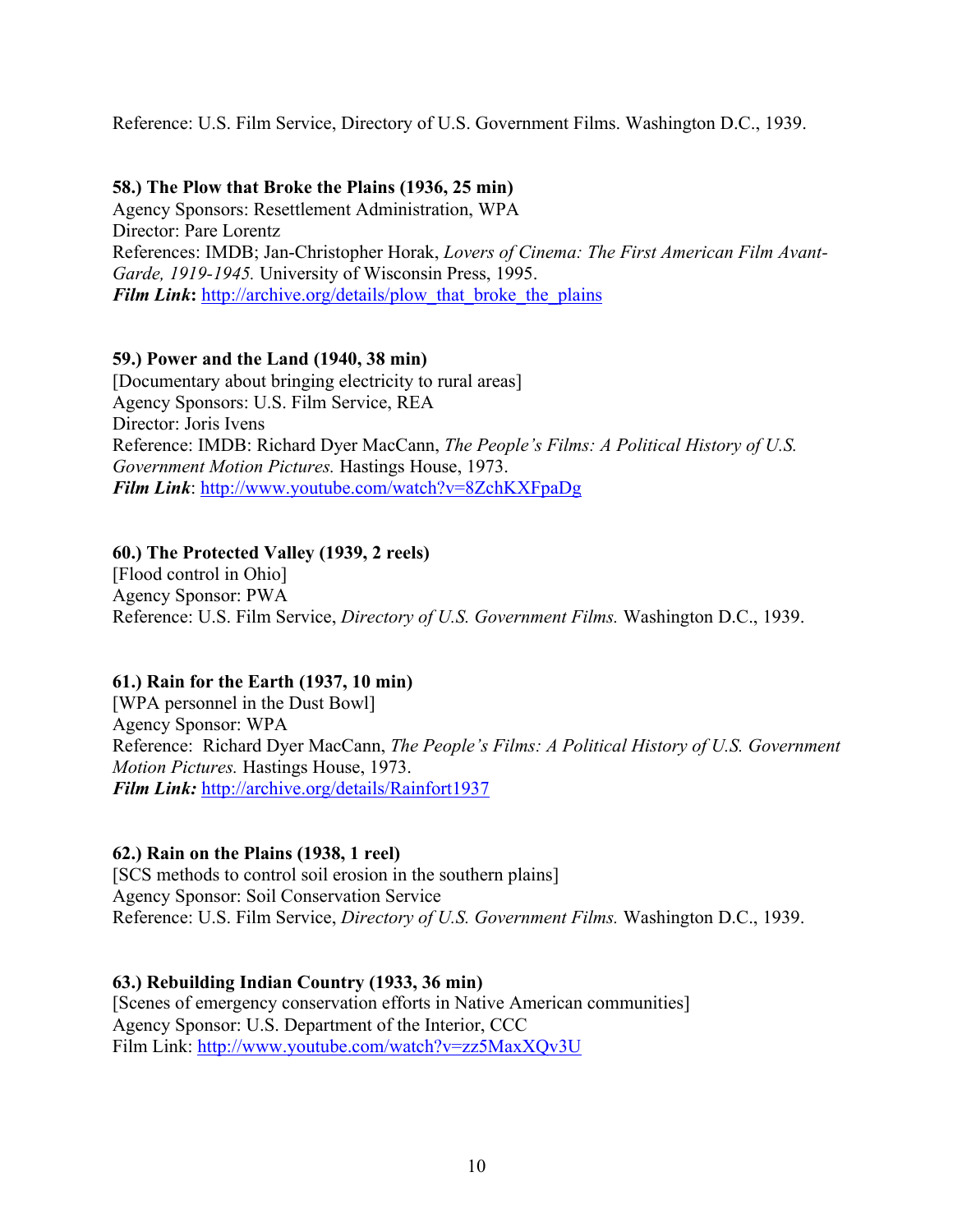### **64.) Reclamation in the Arid West (1936, 5 min)**

[CCC efforts at desert reclamation] Agency Sponsors: U.S. Department of the Interior, CCC Reference: U.S. Film Service, *Directory of U.S. Government Films.* Washington D.C., 1939. *Film Link*: http://www.youtube.com/watch?v=JXBWDxeNgL8

#### **65.) Recovery in Michigan (ca. 1937, 90 min)**

[WPA efforts in Michigan] Agency Sponsor: WPA Reference: Larry N. Sypolt, *Civilian Conservation Corps: A Selectively Annotated Bibliography*. Westport, CT: Praeger Publishers, 2005.

### **66.) Recreation Resources (1935, 14 min)**

[Natural resources and CCC work in the State Parks of West Virginia] Agency Sponsors: U.S. Department of the Interior, CCC Reference: U.S. Film Service, Di*rectory of U.S. Government Films.* Washington D.C., 1939. *Film Link*: http://www.youtube.com/watch?v=C4MIXT3Zyrs

### **67.) The River (1937, 31 min)**

[Documentary portrait of the Mississippi River] Agency Sponsors: Farm Security Administration, CCC, PWA, TVA Director: Pare Lorentz Reference: IMDB; Jan-Christopher Horak, *Lovers of Cinema: The First American Film Avant-Garde, 1919-1945.* University of Wisconsin Press, 1995. *Film Link*: http://www.youtube.com/watch?v=9MRCltkSZbw

## **68.) The Road is Open Again (1933, 6 min)**

[Short feature promoting the NRA] Sponsoring Agency: NRA (via Warner Brothers) Director: Alfred E. Green References: IMDB; National Archives Press Release, Feb. 8, 2008. *Film Link:* http://www.youtube.com/watch?v=eMH1JnRn2c4

## **69.) Safety in Woods Work (1938, 18 min)**

[Safety measures during forest work] Agency Sponsors: U.S. Department of Agriculture, CCC Reference: Larry N. Sypolt, *Civilian Conservation Corps: A Selectively Annotated Bibliography*. Westport, CT: Praeger Publishers, 2005.

#### **70.) Safety on the Job (1938, 10 min)**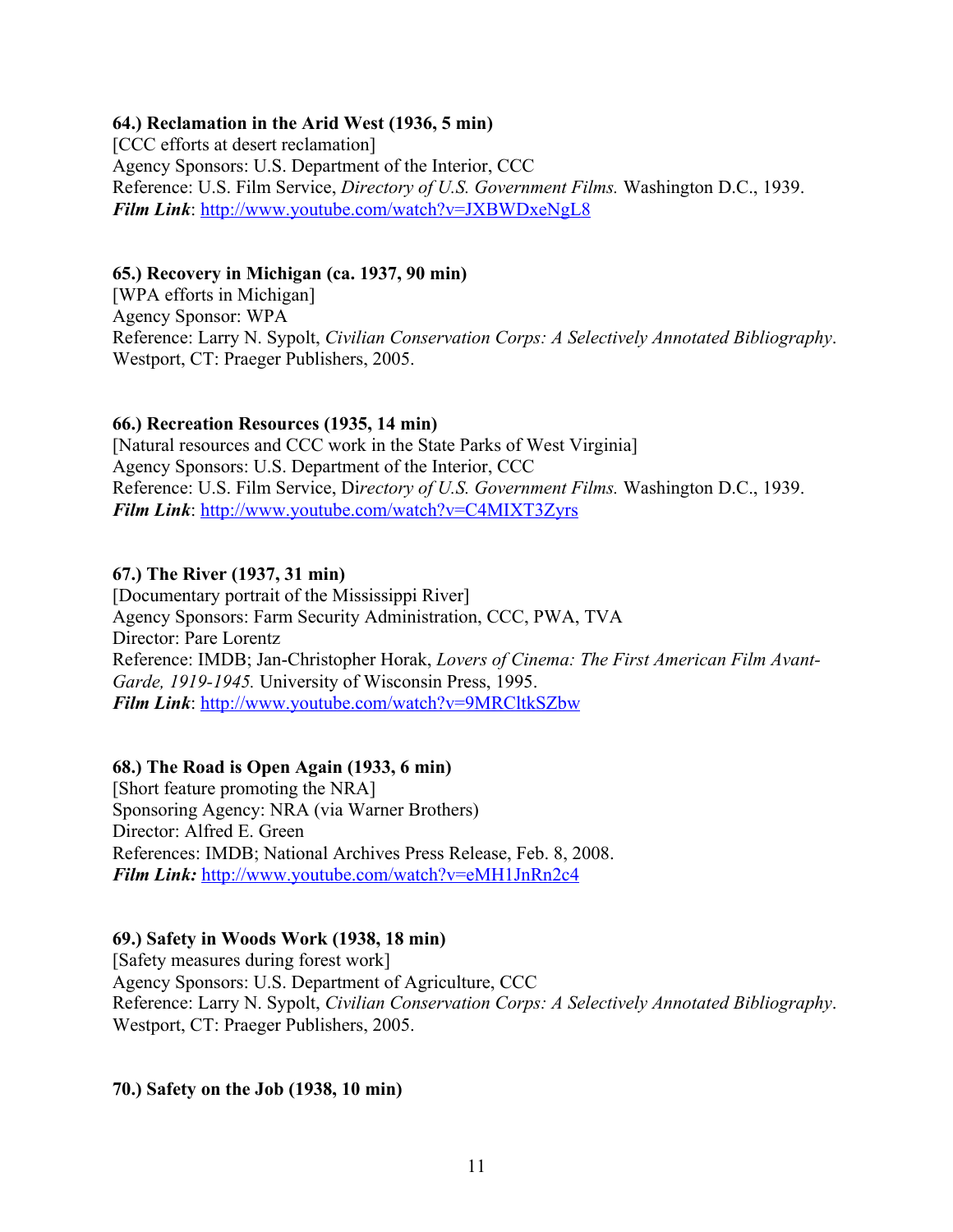[Film on job safety] Agency Sponsors: U.S. Department of Agriculture, CCC Reference: Larry N. Sypolt, *Civilian Conservation Corps: A Selectively Annotated Bibliography*. Westport, CT: Praeger Publishers, 2005.

### **71.) Saving the Beauty of Alabama (1934, 1 reel)**

[CCC work in Alabama State Parks] Agency Sponsors: U.S. Department of the Interior, CCC Reference: U.S. Film Service, *Directory of U.S. Government Films*. Washington D.C., 1939.

## **72.) Sequoia National Park (1938, 10 min)**

[Scenes and conservation activities in northern California's National Park] Agency Sponsors: U.S. Department of the Interior, CCC Reference: Larry N. Sypolt, *Civilian Conservation Corps: A Selectively Annotated Bibliography*. Westport, CT: Praeger Publishers, 2005.

## **73.) Scenic Resources of the Tennessee Valley (1938, 1 reel)**

[Scenes in the Tennessee Valley] Agency Sponsor: TVA Reference: U.S. Film Service, *Directory of U.S. Government Films.* Washington D.C., 1939.

## **74.) Shell Mounds in the Tennessee Valley (1937, 2 reels)**

[Examination of the pre-historic shell mounds in the Pickwick Landing Dam area] Agency Sponsor: TVA Reference: U.S. Film Service, *Directory of U.S. Government Films*. Washington D.C., 1939.

## **75.) The Shenandoah National Park (1937, 11 min)**

[Scenes and conservation activities in Virginia's National Park] Agency Sponsors: U.S. Department of the Interior, CCC Reference: Larry N. Sypolt, *Civilian Conservation Corps: A Selectively Annotated Bibliography*. Westport, CT: Praeger Publishers, 2005.

## **76.) Shock Troops of Disaster (1939, 11 min)**

[WPA hurricane relief efforts] Agency Sponsor: WPA Reference: U.S. Film Service, *Directory of U.S. Government Films.* Washington, D.C., 1939. *Film Link:* http://archive.org/details/gov.archives.arc.12363

#### **77.) Sinews from the Soil (1935, 1 reel)**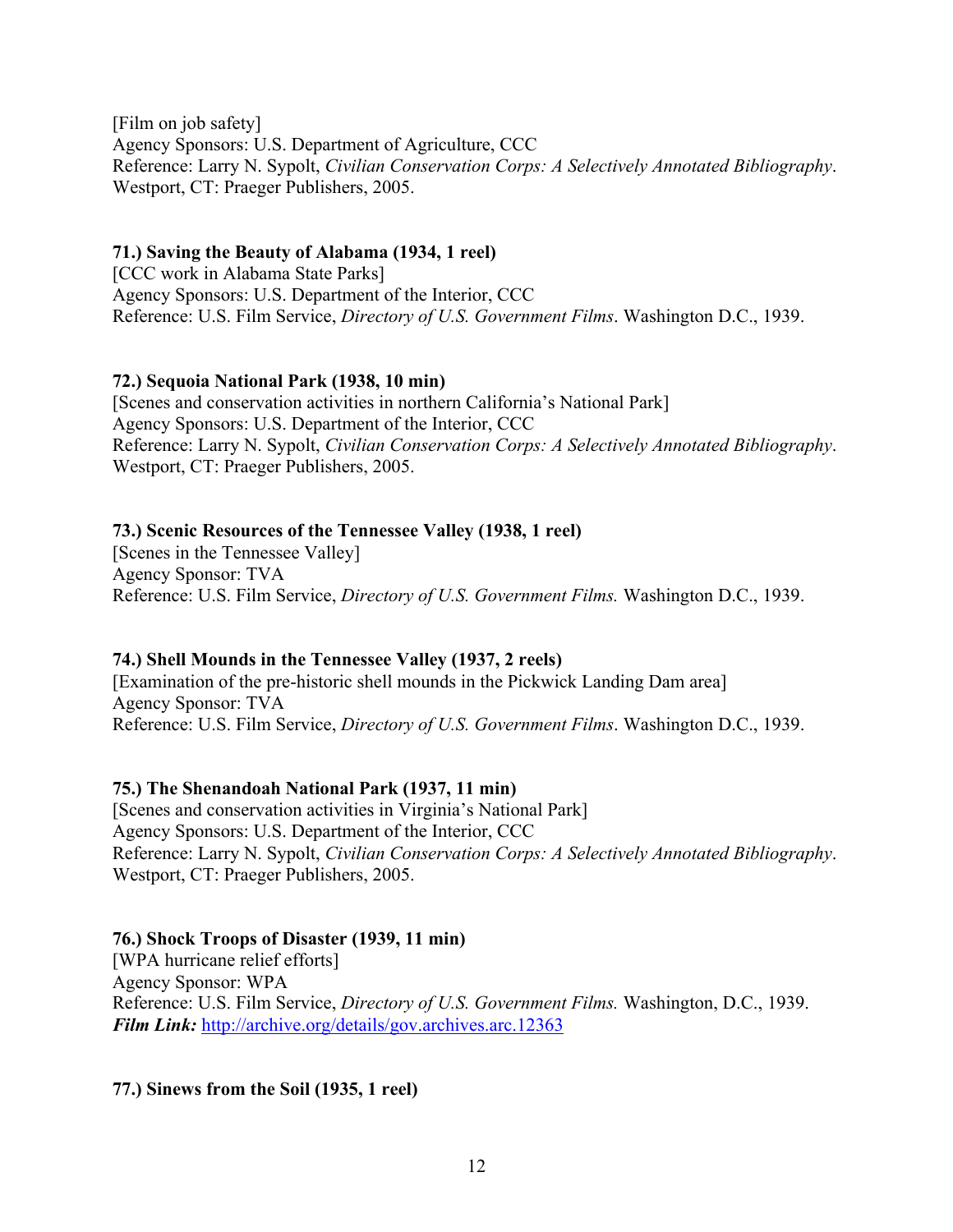[CCC in Minnesota] Agency Sponsors: U.S. Department of the Interior, CCC Reference: U.S. Film Service, *Directory of U.S. Government Films.* Washington D.C., 1939.

#### **78.) Sowing Mustard for Erosion Control (1938, 1 reel)**

[CCC enrollees in California planting mustard seed as protective covering] Agency Sponsor: U.S. Department of Agriculture, CCC Reference: U.S. Film Service, *Directory of U.S. Government Films.* Washington D.C., 1939.

### **79.) Summer Ends in the Rockies (1935, 12 min)**

[Pictorial Record of CCC work in Rocky Mountain National Park] Agency Sponsors: U.S. Department of the Interior, CCC Reference: U.S. Film Service, *Directory of U.S. Government Films.* Washington D.C., 1939.

## **80.) Taming the Desert (1935, 15 min)**

[CCC work in New Mexico State Parks] Agency Sponsors: U.S. Department of the Interior, CCC Reference: U.S. Film Service, *Directory of U.S. Government Films.* Washington D.C., 1939.

## **81.) Technique of Fresco Painting (1936)**

[Fresco painting methods] Agency Sponsors: NYA, WPA Director: Leo Seltzer Reference: U.S. Film Service, *Directory of U.S. Government Films*. Washington D.C., 1939.

## **82.) Telephone Line Construction (1938, 2 reels)**

[CCC construction of telephone lines in National Forests] Agency Sponsor: U.S. Department of Agriculture, CCC Reference: U.S. Film Service, *Directory of U.S. Government Films.* Washington D.C., 1939.

## **83.) Temples and Peace (1937, 8 min)**

[Excavation at Mound State Park near Tuscaloosa, Alabama] Agency Sponsor: U.S. Department of the Interior, CCC Reference: Larry N. Sypolt, *Civilian Conservation Corps: A Selectively Annotated Bibliography*. Westport, CT: Praeger Publishers, 2005.

## **84.) Tennessee Valley (1936, 37 min)**

[Portrait of the work done by the TVA in the Tennessee Valley] Agency Sponsor: U.S. Department of the Interior, TVA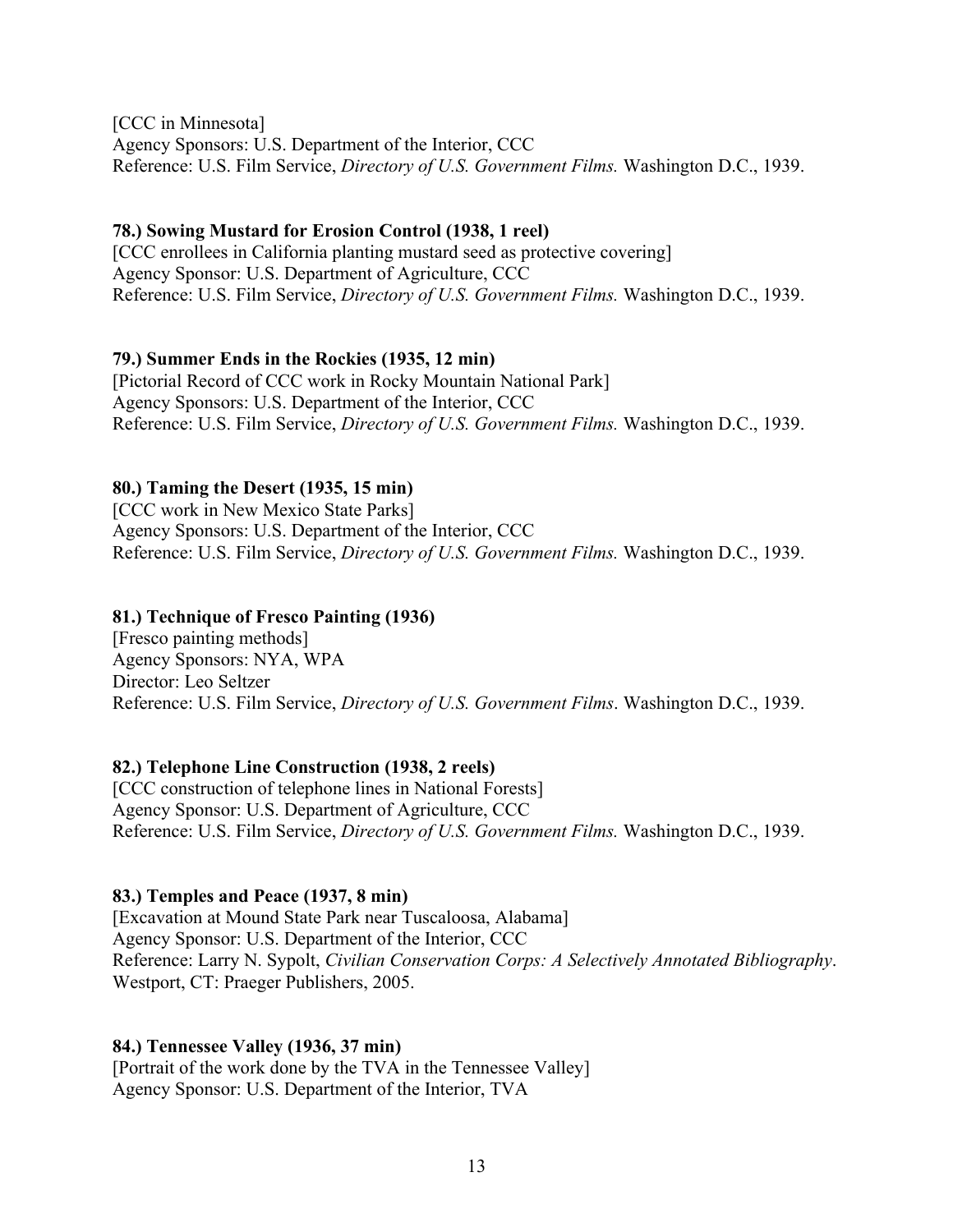## *Film Link*: http://www.youtube.com/watch?v=TrlPHr4GzVs

## **85.) Terracing in the Northeast (1939, 11 min)**

[Erosion control efforts in the Northeastern States] Agency Sponsors: U.S. Department of Agriculture, Soil Conservation Service Reference: D. Cook, E. Rahbek-Smith, *Educational Film Catalog, Supplement to the Second Edition. New* York: H.W. Wilson Co., 1942.

## **86.) Trees and Stones that Speak (1936, 11 min)**

[CCC work in Alabama State Parks] Agency Sponsors: U.S. Department of the Interior, CCC Reference: U.S. Film Service, *Directory of U.S. Government Films.* Washington D.C., 1939.

## **87.) Trout Stream Improvement (1937, 1 reel)**

[Methods and details of CCC efforts at restoring trout streams] Agency Sponsor: U.S. Department of Agriculture, CCC Reference: U.S. Film Service, *Directory of U.S. Government Films.* Washington D.C., 1939.

## **88.) The TVA at Work (1935, 14 min)**

[An examination of the TVA and how it worked to control water flow in the Tennessee Valley] Agency Sponsors: U.S. Department of the Interior, TVA *Film Link*: http://www.youtube.com/watch?v=idCwqXju7w0

## **89.) Valley of the Tennessee (1944, 30 min)**

Production: U.S. Information Service References: IMDB; National Archives Press Release, Feb. 8, 2008. *Film Link:* http://archive.org/details/gov.fdr.353.3.3

# **90.) A Veteran of Three Wars (1 reel)**

[CCC restoration work on Fort Frederick near Hagerstown, Maryland] Agency Sponsors: U.S. Department of the Interior, CCC Reference: U.S. Film Service, *Directory of U.S. Government Films.* Washington D.C., 1939.

## **91.) Wasted Waters (released 1939, 1.5 reels)**

[TVA's river control program] Agency Sponsor: TVA Reference: U.S. Film Service, *Directory of U.S. Government Films.* Washington D.C., 1939.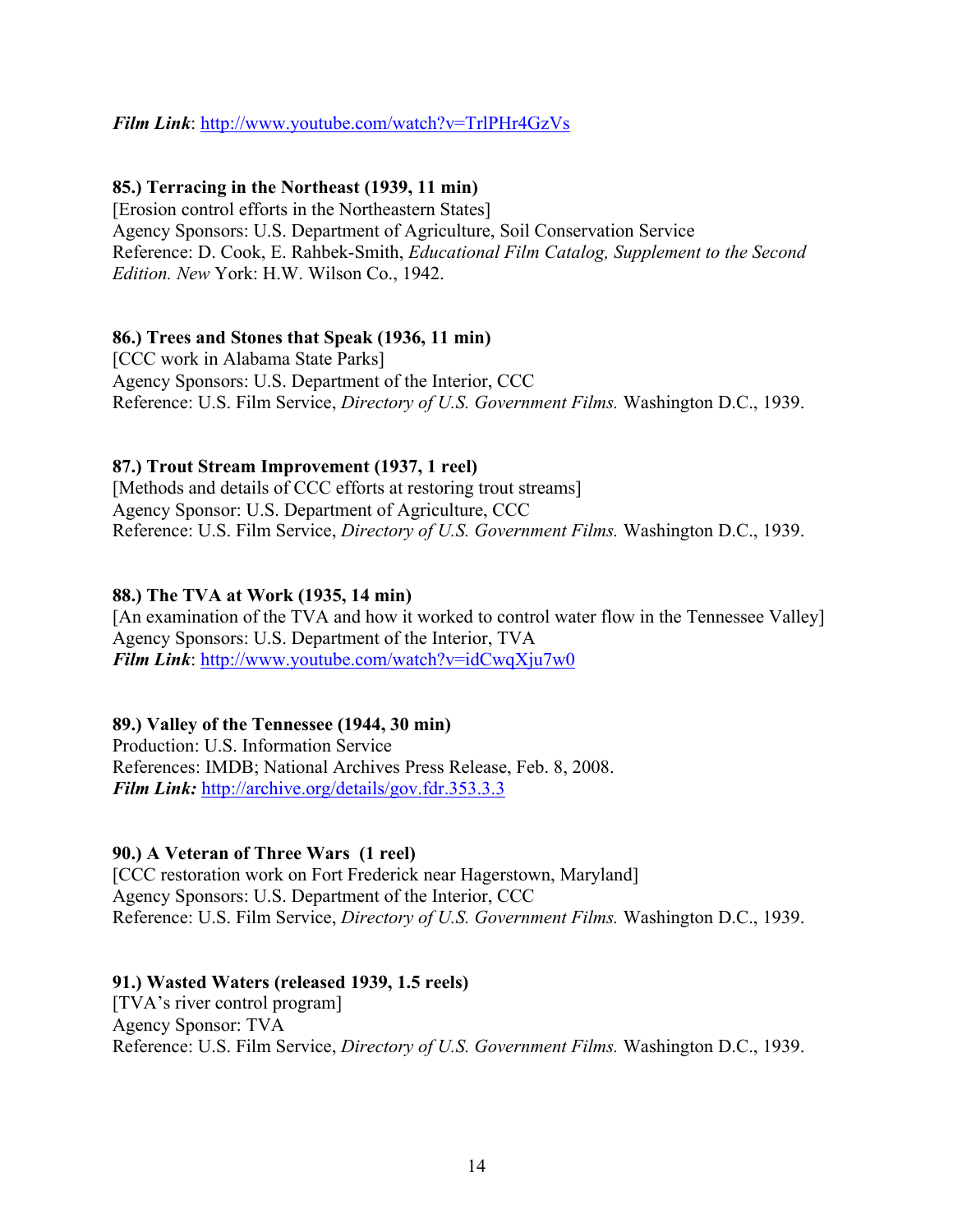### **92.) We Can Take It (1935, 2 reels)**

[Work of the CCC in California] Agency Sponsor: U.S. Department of Agriculture, CCC Reference: U.S. Film Service, *Directory of U.S. Government Films.* Washington D.C., 1939.

#### **93.) We Work Again (1937, 15 min)**

[Black Americans and the WPA] Agency sponsor: U.S. Federal Works Agency, WPA Reference: IMDB; Richard Dyer MacCann, *The People's Films: A Political History of U.S. Government Motion Pictures*. Hastings House, 1973.

#### **94.) Wheeler Reservoir Clearance (1936, 2 reels)**

[Clearing land for construction] Agency Sponsor: TVA Reference: U.S. Film Service, *Directory of U.S. Government Films*. Washington D.C., 1939.

## **95.) Where Trade Winds Blow (1936, 1 reel)**

[CCC work in the Virgin Islands] Agency Sponsors: U.S. Department of the Interior, CCC Reference: U.S. Film Service, *Directory of U.S. Government Films.* Washington D.C., 1939.

## **96.) Winter Lure (1935, 1 reel)**

[CCC in Warm Springs and Indian Springs State Parks, Georgia] Agency Sponsors: U.S. Department of the Interior, CCC Reference: U.S. Film Service, *Directory of U.S. Government Films.* Washington D.C., 1939.

#### **97.) Winter Sun and Summer Sea (1935, 12 min)**

[CCC work in Florida Parks] Agency Sponsors: U.S. Department of the Interior Reference: D. Cook, E. Rahbek-Smith, *Educational Film Catalog, Supplement to the Second Edition. New* York: H.W. Wilson Co., 1942.

## **98.) Work Pays America (1936, 36 min)**

[Representative projects of the WPA] Agency Sponsor: WPA Reference: IMDB; Richard Dyer MacCann, *The People's Films: A Political History of U.S. Government Motion Pictures*. Hastings House, 1973. *Film Link:* http://www.youtube.com/watch?v=T\_3-rMgjKCE